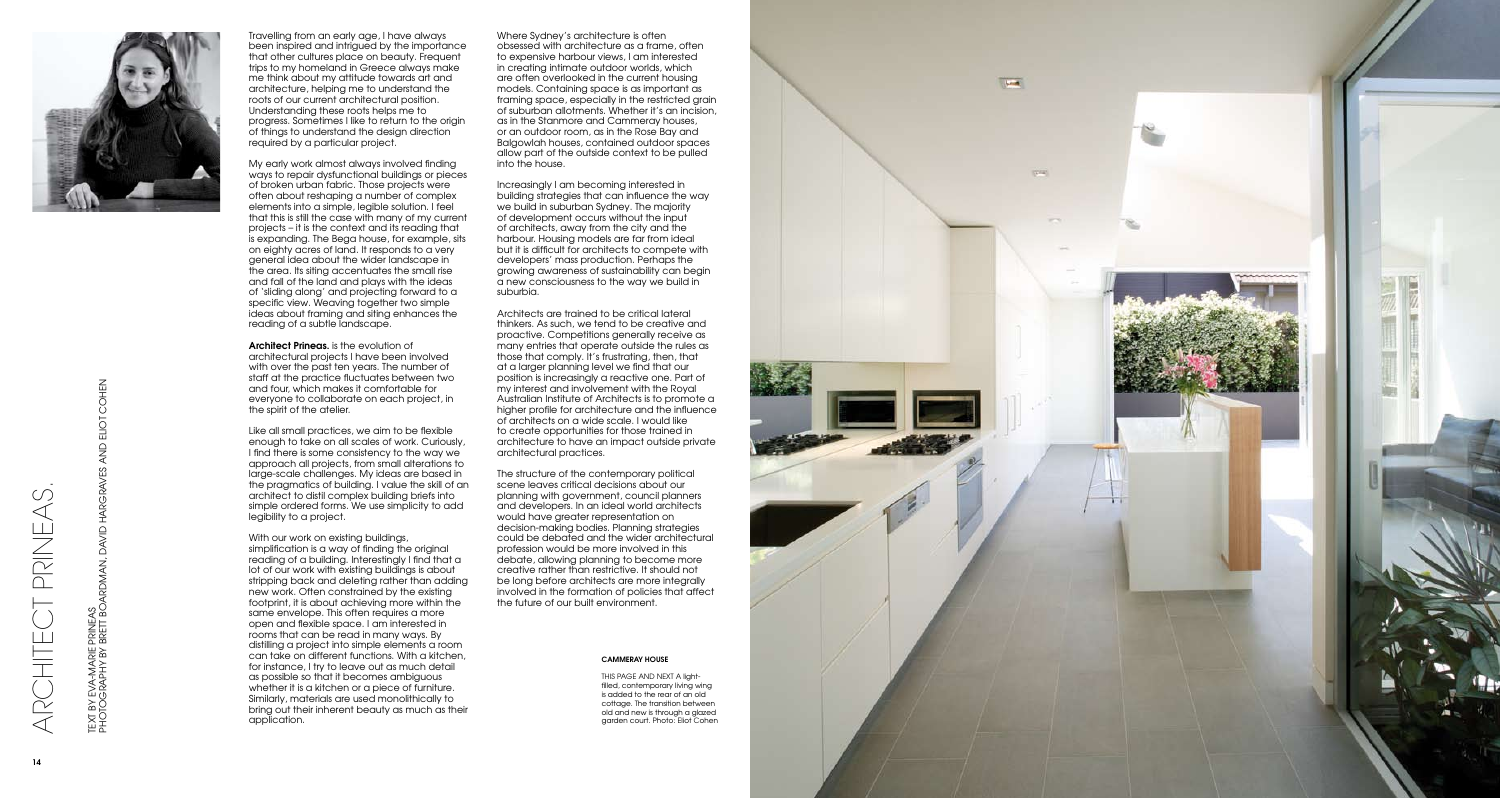









## STANMORE HOUSE

ABOVE Designed by The<br>
Superstudio when Eva-Marie<br>
Prineas and Shaun Carter were<br>
the directors, the interior features<br>
a warm palette of materials to<br>
complement the garden.<br>
Photo: Brett Boardman

LEFT The smallest of incisions brings a grove of bamboo into the centre of this house. Photo: Brett Boardman